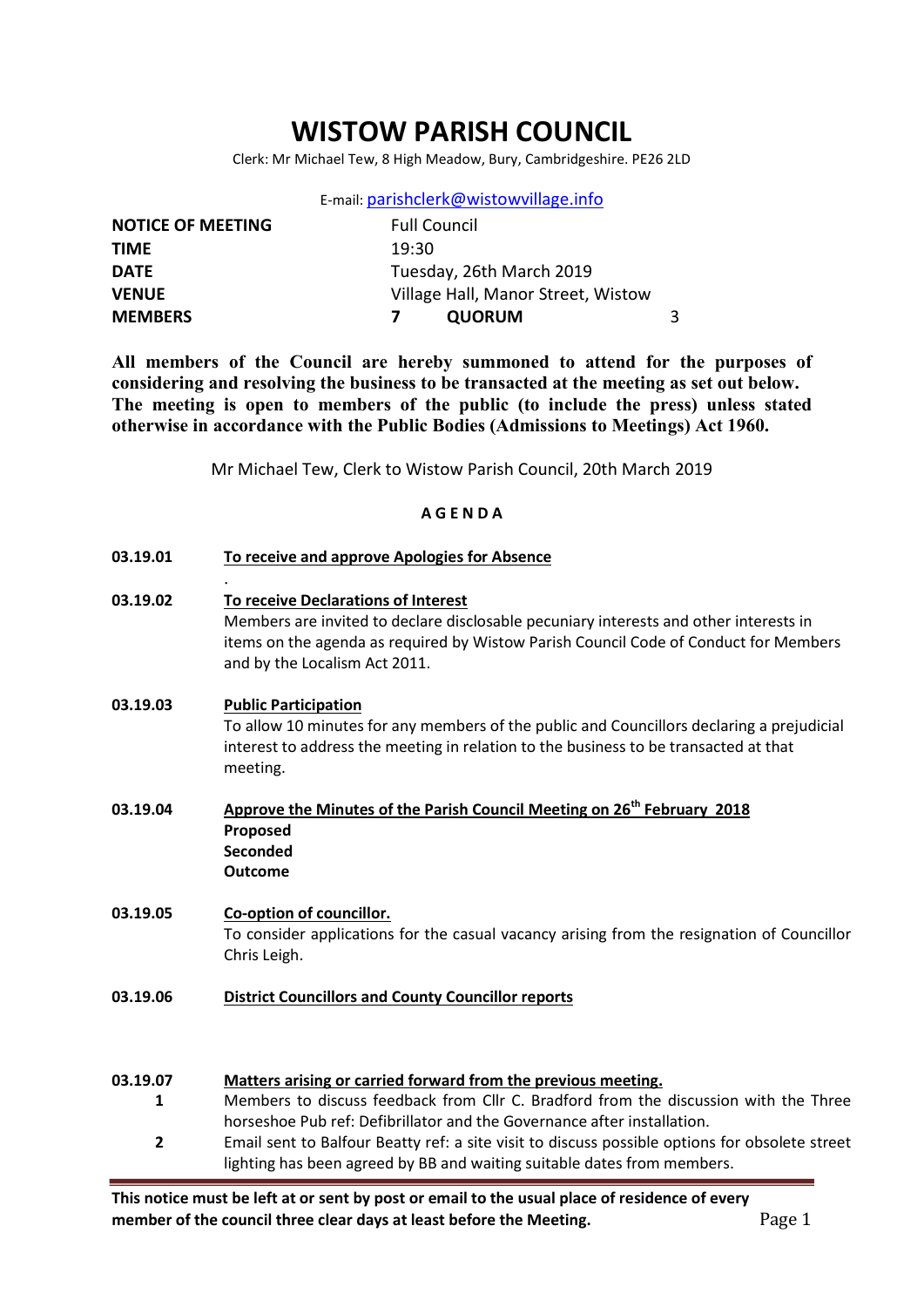- 3 To consider the advertisement of a casual vacancy arising from the resignation of Councillor Jeremy Carter.
- 4 Capalc email ref: Councillors home addresses on printed materials and websites.

### 03.19.08 Notification of planning items.

.

No Planning applications have been received Members to note the Approval of Mill Farm Development

Proposed Seconded Outcome

### 03.19.09 Finance To approve accounts for payment:  $26<sup>th</sup>$  March 2019

| <b>Date</b> | Ref. No. | <b>Pavee</b>       | <b>Description</b>        | <b>Amount</b> |
|-------------|----------|--------------------|---------------------------|---------------|
| 26/03/2019  | 391      | <b>HDC</b>         | <b>Playing field rent</b> | 100.00        |
| 26/03/2019  | 392      | <b>Cambs Water</b> | Water usage               | 16.38         |
| 26/03/2019  | 393      | <b>Mr Tew</b>      | <b>Clerks wages</b>       | 296.00        |
|             |          |                    |                           |               |
|             |          |                    |                           |               |

To note income received: Members to note that no income was received for March 2019

| Date | Ref. No. | Payee | <b>Description</b> | Amount |
|------|----------|-------|--------------------|--------|
|      |          |       |                    |        |
|      |          |       |                    |        |

 Members to note that the Vat refund has been sent to HMRC for the year 2018-2019 for the amount of £827.11

# Proposed Seconded Outcome

#### 03.19.10 Traffic, Highways & Road Safety.

1 Councillors to discuss, Facebook feedback from Poll Ref: LHI Bid schemes, Bids need to be looked at before July 2019.

#### 03.19.11 Village Maintenance

- 1 Email Received ref Dog Fouling in the village, 2 signs to be discussed and evaluated.
- 2 Members to discuss a Litter pick (Update) to set a date and organisation of the event.
- 3 Members to discuss Email from resident ref PC16 located on Mill House.